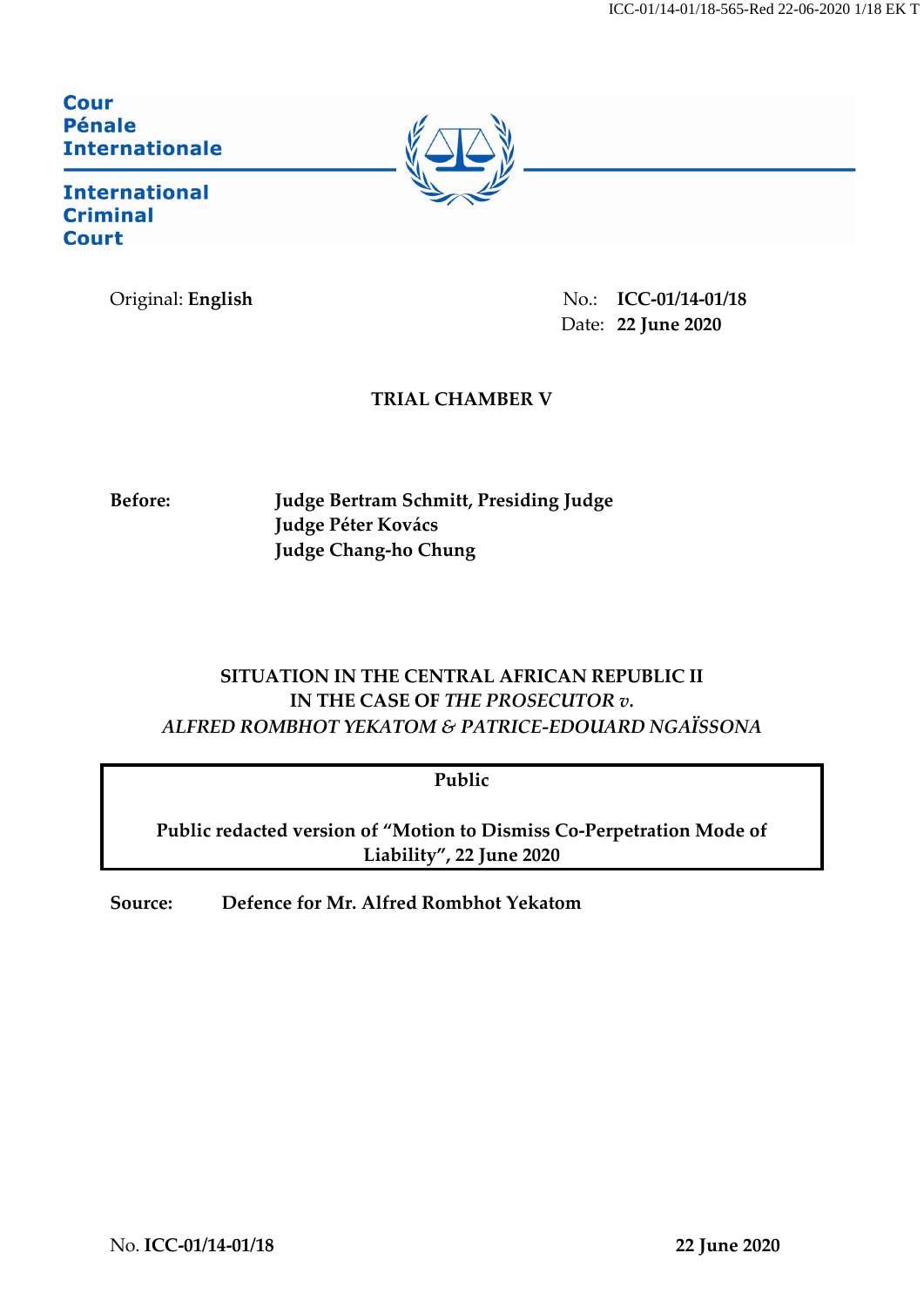# **Document to be notified in accordance with regulation 31 of the** *Regulations of the Court* **to:**

| The Office of the Prosecutor<br>Ms. Fatou Bensouda<br>Mr. James Stewart<br>Mr. Kweku Vanderpuye                                     | <b>Counsel for Mr. Yekatom</b><br>Me Mylène Dimitri<br>Mr. Peter Robinson<br><b>Counsel for Mr. Ngaïssona</b><br>Me Geert-Jan Alexander Knoops |  |
|-------------------------------------------------------------------------------------------------------------------------------------|------------------------------------------------------------------------------------------------------------------------------------------------|--|
| <b>Legal Representatives of Victims</b><br>Mr. Dmytro Suprun                                                                        | <b>Legal Representatives of Applicants</b>                                                                                                     |  |
| Mr. Abdou Dangabo Moussa<br>Ms. Elisabeth Rabesandratana<br>Mr. Yaré Fall<br>Ms. Marie-Edith Douzima-Lawson<br>Ms. Paolina Massidda |                                                                                                                                                |  |
| <b>Unrepresented Victims</b>                                                                                                        | <b>Unrepresented Applicants</b><br>(Participation / Reparation)                                                                                |  |
| The Office of Public Counsel for<br><b>Victims</b>                                                                                  | The Office of Public Counsel for the<br>Defence<br>Me Xavier-Jean Keïta                                                                        |  |
| <b>States' Representatives</b>                                                                                                      | <b>Amicus Curiae</b>                                                                                                                           |  |
| REGISTRY                                                                                                                            |                                                                                                                                                |  |
| Registrar<br>Mr. Peter Lewis                                                                                                        | <b>Counsel Support Section</b>                                                                                                                 |  |
| <b>Victims and Witnesses Unit</b><br>Mr. Nigel Verrill                                                                              | <b>Detention Section</b>                                                                                                                       |  |

**Victims Participation and Reparations Section**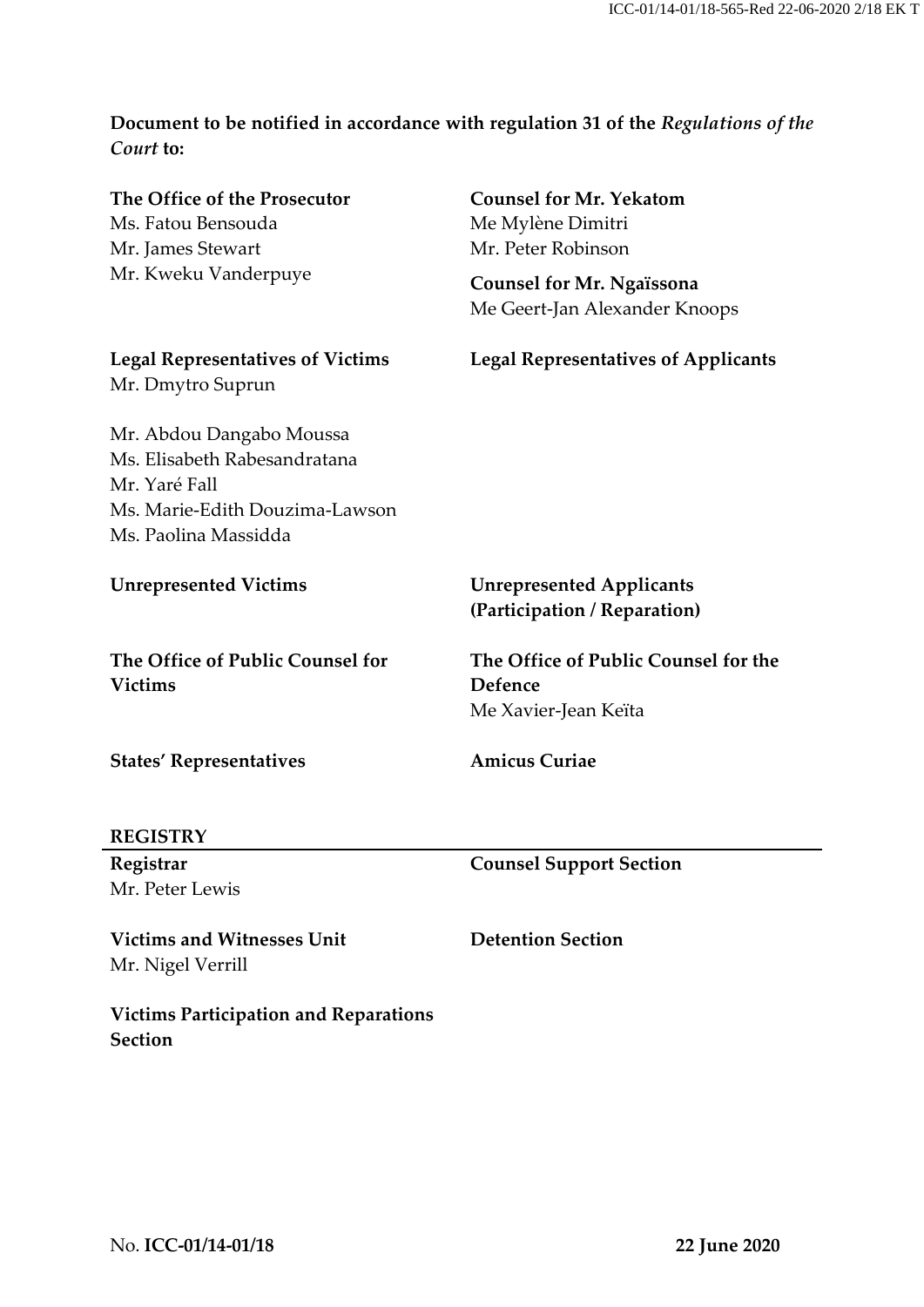#### **INTRODUCTION**

- 1. Counsel representing Mr. Alfred Rombhot Yekatom ("Defence" and "Mr. Yekatom", respectively) respectfully move, pursuant to Rule 134 of the Rules of Procedure and Evidence, to dismiss the co-perpetration mode of liability under Article 25(3)(a) because the *Decision on the Confirmation of Charges against Alfred Yekatom and Patrice-Edouard Ngaissona* ("Confirmation Decision")<sup>[1](#page-2-0)</sup> fails to provide adequate notice of the constituent elements of this mode of liability, and crucially, the facts that establish those elements. The fundamental function of the Pre-Trial Chamber – to establish "substantial grounds to believe" – was not performed with respect to this mode.
- 2. Since the Confirmation Decision "defines the parameters for trial", such facts cannot subsequently be provided without exceeding the facts and circumstances of that decision. As developed below, the Pre-Trial Chamber disregarded clear and consistent appellate jurisprudence that mandates such notice. Absent such findings, the unavoidable conclusion is that article 25(3)(a) liability is fatally defective in this case and must be dismissed.

#### **THE CONFIRMATION DECISION**

- 3. On 11 December 2019, Pre-Trial Chamber II issued the Confirmation Decision<sup>[2](#page-2-1)</sup>
- 4. The Confirmation Decision charged Mr. Yekatom under the following modes of liability:
	- (i) committing the aforementioned crimes jointly with another or through another under article 25(3)(a) of the Statute; or

<span id="page-2-1"></span><span id="page-2-0"></span> <sup>1</sup> [ICC-01/14-01/18-403-Conf.](https://edms.icc.int/RMWebDrawer/RecordView/2685079) Public redacted version: [ICC-01/14-01/18-403-Red-Corr](https://www.icc-cpi.int/CourtRecords/CR2020_01948.PDF) ("*Confirmation Decision*"). <sup>2</sup> *Id.*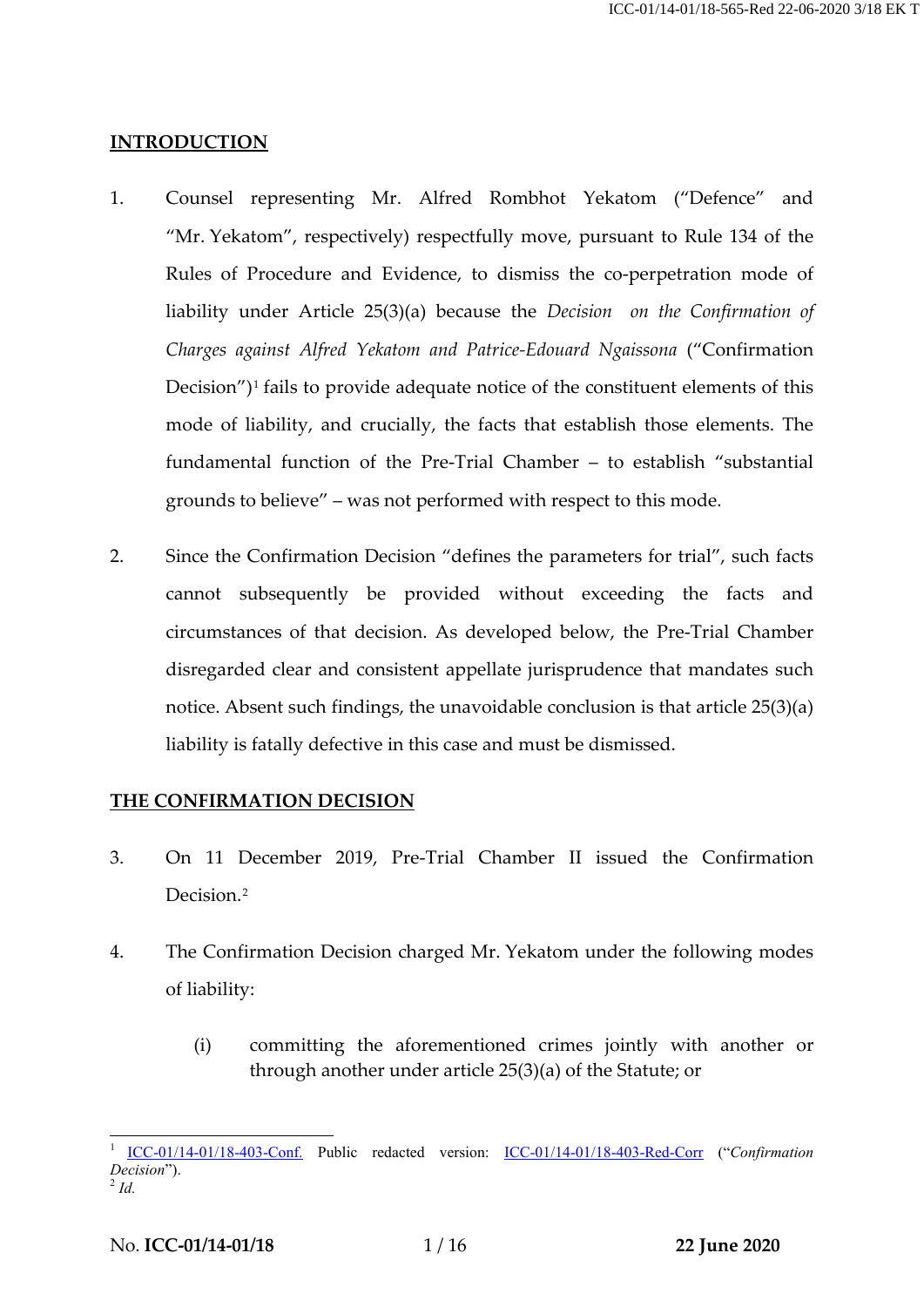- (ii) ordering the commission of the aforementioned crimes under article 25(3)(b) of the Statute. [3](#page-3-0)
- 5. The Chamber first set out its approach to the process of confirming the charges. It stated that:

The Chamber believes that it is conceptually and methodologically appropriate to address the issue of the individual criminal responsibility of the suspects by looking at their alleged contributions in respect of each of the charged incidents and at the evidence cited in support of those allegations.[4](#page-3-1)

6. The Chamber went on to note that:

The notion of a common plan as a vehicle for imputing individual responsibility for the charged crimes has been a recurrent feature of the cases brought before the Chambers since the Court's early days, in line with the jurisprudence of the ad hoc tribunals. Here, the Prosecutor relies on a variation of this notion, alleging the existence of a 'Strategic' and an 'Operational' common plan as two distinct and complementary aspects of a joint criminal design. Being aware of the limited and specific purpose of the confirmation of charges stage of the proceedings, the Chamber does not consider it necessary or appropriate, for the purposes of the present decision, to determine or otherwise address the extent to which either the notion of a common plan, or its specific variation used in this case, are compatible with the statutory framework. The Chamber is mindful of the jurisprudence of the Appeals Chamber to the effect that the common plan may be one of the shapes taken by a criminal agreement and that, despite its apparent ubiquity, the very compatibility of the notion of a common plan with the statutory framework and its usefulness vis-à-vis article 25 of the Statute is far from being a foregone conclusion. Departing from the model of the statutory frameworks of the ad hoc tribunals, the Statute lists in article 25 different modes of liability, thus making it a comprehensive provision, suitable to encompass any and all possible forms and manners of contribution to a crime. Accordingly, the Chamber will assess the evidence in light of the elements of each of the modes of liability listed in that provision.<sup>[5](#page-3-2)</sup>

<span id="page-3-2"></span><span id="page-3-1"></span>

<span id="page-3-0"></span><sup>3</sup> *Id*, p. 107. <sup>4</sup> *Id*, para. 57. <sup>5</sup> *Id*, para. 60.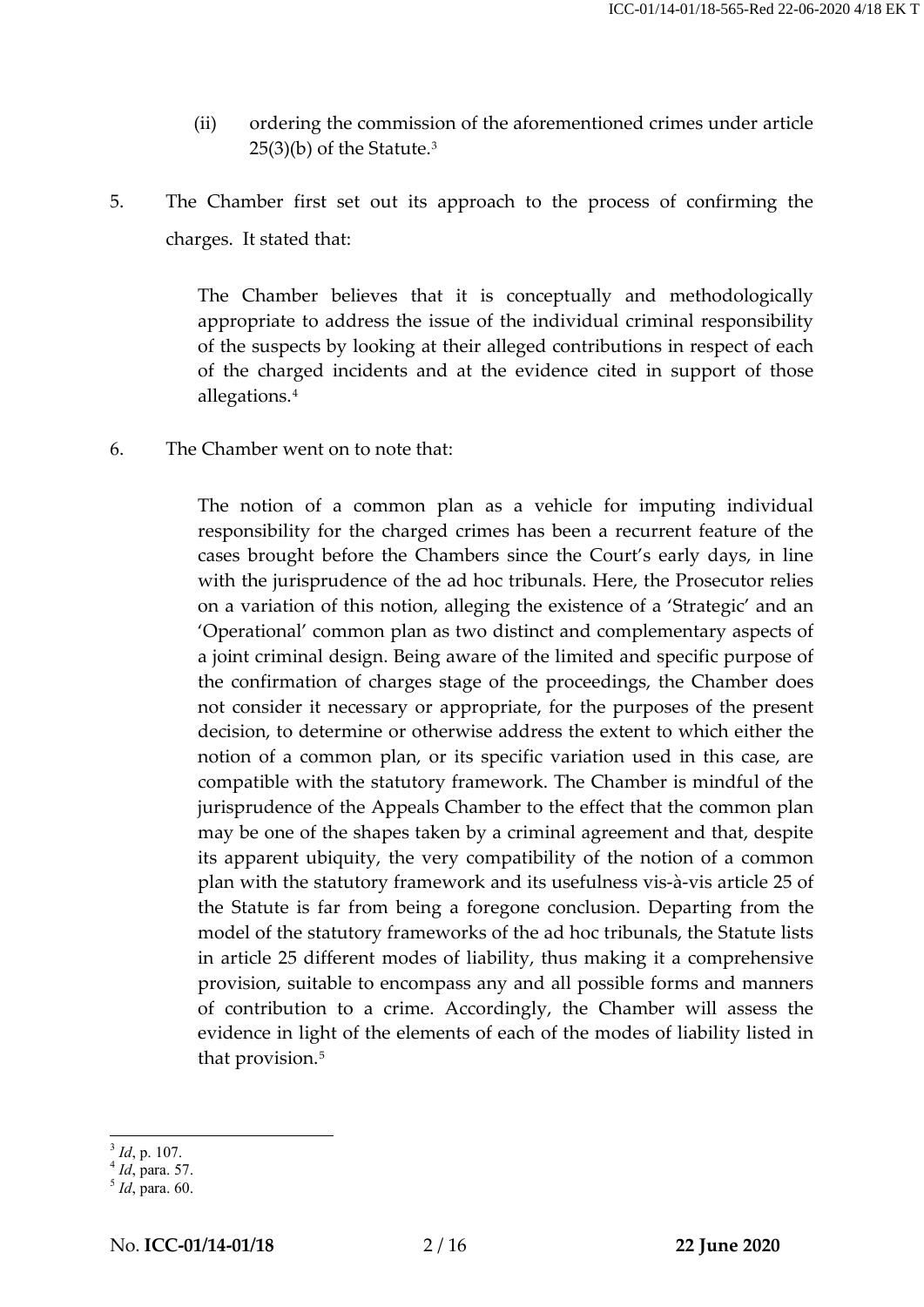- 7. The Chamber then proceeded to analyse the contextual elements of crimes against humanity and war crimes and make factual and legal findings on those elements. [6](#page-4-0)
- 8. Having found those elements were satisfied, the Chamber then considered the events in the Boeing and Cattin neighborhoods of Bangui. After describing the evidence,<sup>[7](#page-4-1)</sup> the Chamber concluded that "Yekatom was involved in the preparation of the 5 December 2013 Attack, led his Anti-Balaka elements in this attack and its aftermath, and issued patently illegal instructions." [8](#page-4-2)
- 9. The Chamber went on to make its findings as to the mode of liability, stating that:

On this basis, the Chamber considers that Yekatom committed the aforementioned crimes jointly with others or through other persons under article 25(3)(a) of the Statute or, in the alternative, ordered the commission of these crimes pursuant to article 25(3)(b) of the Statute. The Chamber is further satisfied that Yekatom's acts establish that, as the case may be, he (i) fulfils the specific mens rea elements pertaining to the aforementioned crimes; and (ii) had intent and knowledge in relation to these crimes under article 30 of the Statute. [9](#page-4-3)

- [10](#page-4-4). Likewise, for the events at the Yanwara School, after describing the evidence,  $10$ the Chamber concluded that "Yekatom [REDACTED], issued patently illegal instructions to his Anti-Balaka elements, and was present [REDACTED]." [11](#page-4-5)
- 11. The Chamber went on to make its findings as to the mode of liability, stating that:

On this basis, the Chamber considers that Yekatom committed the aforementioned crimes jointly with others or through other persons under

<span id="page-4-1"></span>

<span id="page-4-3"></span><span id="page-4-2"></span>

<span id="page-4-4"></span>

<span id="page-4-0"></span><sup>6</sup> *Id*, paras. 61-74.<br>
<sup>7</sup> *Id*, para. 83-92.<br>
<sup>8</sup> *Id*, para. 99.<br>
<sup>10</sup> *Id*, paras. 113-17.<br>
<sup>11</sup> *Id*, para. 124.

<span id="page-4-5"></span>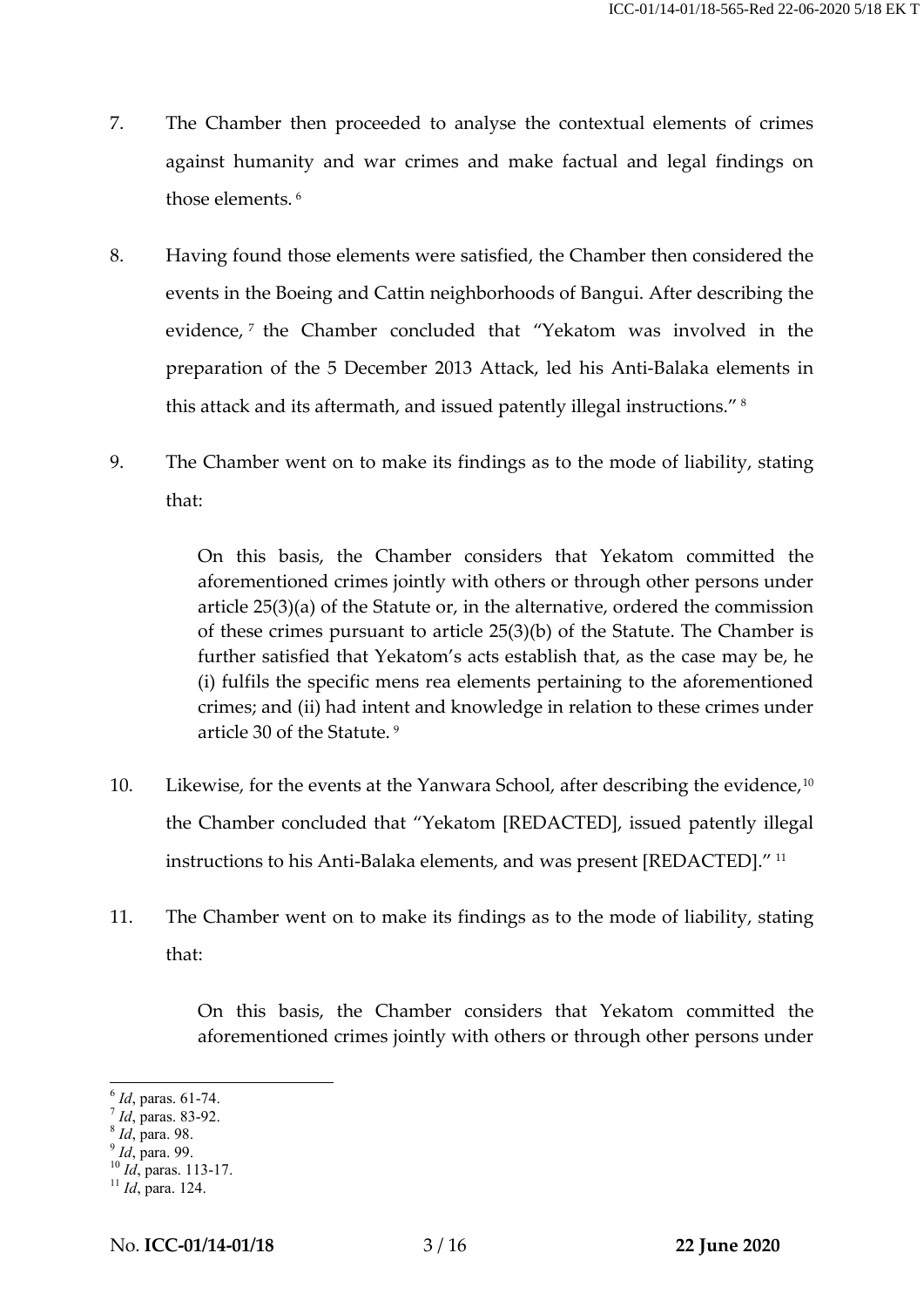article 25(3)(a) of the Statute or, in the alternative, ordered the commission of these crimes pursuant to article 25(3)(b) of the Statute. The Chamber is further satisfied that Yekatom's acts establish that, as the case may be, he (i) fulfils the specific mens rea elements pertaining to the aforementioned crimes; and (ii) had intent and knowledge in relation to these crimes under article 30 of the Statute. [12](#page-5-0)

12. For the events on the PK9-Mbaiki axis, after describing the evidence, [13](#page-5-1) the Chamber concluded that:

> Following the 5 December 2013 Attack and its aftermath, in January 2014, Yekatom's Anti-Balaka group advanced through and took over numerous villages in the Lobaye Prefecture and set up various checkpoints in the region. During this timeframe, Anti-Balaka members threatened or harassed Muslims in the region. The Chamber has found above that the Muslim individuals in Cattin and Boeing were displaced. Yekatom's Anti-Balaka group continued this pattern of crimes and threats in the Lobaye Prefecture, where many Muslims fled their villages in fear; nearly all Muslims in Mbaïki were evacuated by Chadian forces. Subsequently, a group of individuals, including members of the Anti-Balaka, killed Djido Saleh, one of the few remaining Muslims in Mbaïki. Accordingly, the Chamber considers that the actions of the Anti-Balaka constituted a continuation of its targeting of the Muslim population in retribution for the crimes and abuses committed by the Seleka, based on their religious or ethnic affiliation. Furthermore, the evidence demonstrates that Yekatom was present in the areas under his control during the relevant time period, and that he was in control of the established checkpoints.[14](#page-5-2)

13. The Chamber went on to make its findings as to the mode of liability, stating that:

> On this basis, the Chamber considers that Yekatom committed the aforementioned crimes jointly with others or through other persons under article 25(3)(a) of the Statute. The Chamber is further satisfied that Yekatom's acts establish that, as the case may be, he (i) fulfils the specific mens rea elements pertaining to the aforementioned crimes; and (ii) had

<span id="page-5-1"></span><span id="page-5-0"></span><sup>12</sup> *Id*, para. 125. <sup>13</sup> *Id*, paras. 129-37. <sup>14</sup> *Id*, para. 139.

<span id="page-5-2"></span>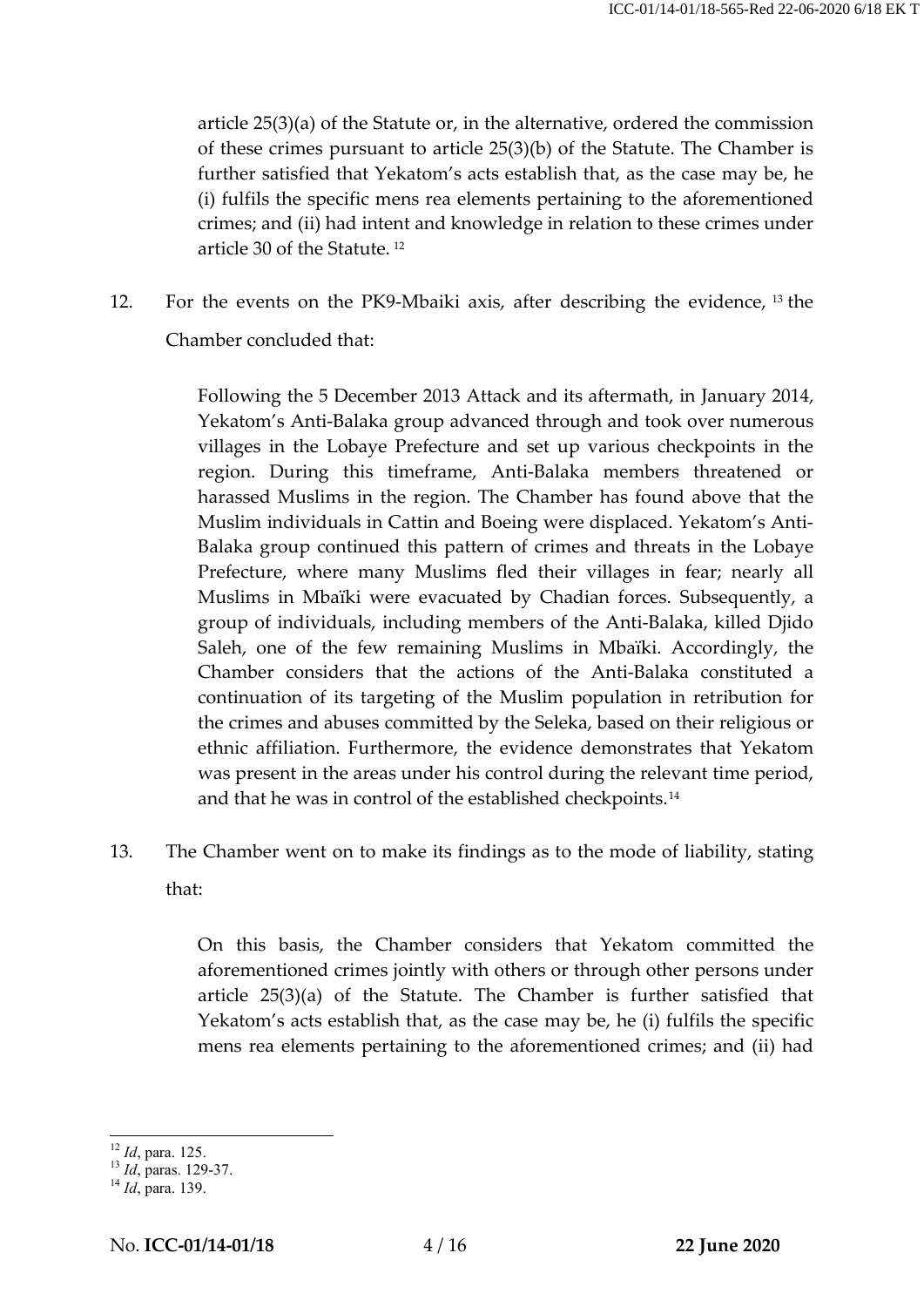intent and knowledge in relation to these crimes under article 30 of the Statute.<sup>[15](#page-6-0)</sup>

14. Finally, as to the charges of conscripting and using child soldiers, after describing the evidence, <sup>[16](#page-6-1)</sup> the Chamber concluded that:

> [...] children under the age of 15 years were enlisted in the ranks of the Anti-Balaka, including groups under Yekatom's command and in locations where he was present, and that they inter alia participated in hostilities. While some of these children have eventually been demobilised, the Chamber considers that the objective elements of the war crime of conscripting and/or enlisting children under the age of 15 years into armed groups and using them to participate actively in hostilities (article 8(2)(e)(vii) of the Statute) (paragraphs 144 to 152) are sufficiently established by the evidence.

> Yekatom was aware of the presence of children, including those under 15 years of age, among his Anti-Balaka elements, since, inter alia, (i) newly enlisted children were introduced to him as the chief; (ii) he directly saw the children among his ranks when inspecting his elements; and (iii) he directly saw [REDACTED] when visiting them. Also, Yekatom directly contributed to the perpetration of the alleged crime by, for instance, (i) using children, including those under 15 years of age to assist him at the camp bases; (ii) giving orders for children to be stationed at barriers and checkpoints; and (iii) giving orders for children to actively participate in hostilities, including in the 5 December 2013 Attack on Bangui.<sup>[17](#page-6-2)</sup>

15. The Chamber went on to make its findings as to the mode of liability, stating that:

> On this basis, the Chamber considers that Yekatom committed the aforementioned crimes jointly with others or through other persons under article 25(3)(a) of the Statute or, in the alternative, ordered the commission of these crimes pursuant to article 25(3)(b) of the Statute. The Chamber is further satisfied that Yekatom's acts establish that, as the case may be, he (i) fulfils the specific mens rea elements pertaining to the aforementioned

<span id="page-6-1"></span><span id="page-6-0"></span><sup>&</sup>lt;sup>15</sup> *Id*, para. 140.<br><sup>16</sup> *Id*, paras. 144-52.<br><sup>17</sup> *Id*, paras. 153-54.

<span id="page-6-2"></span>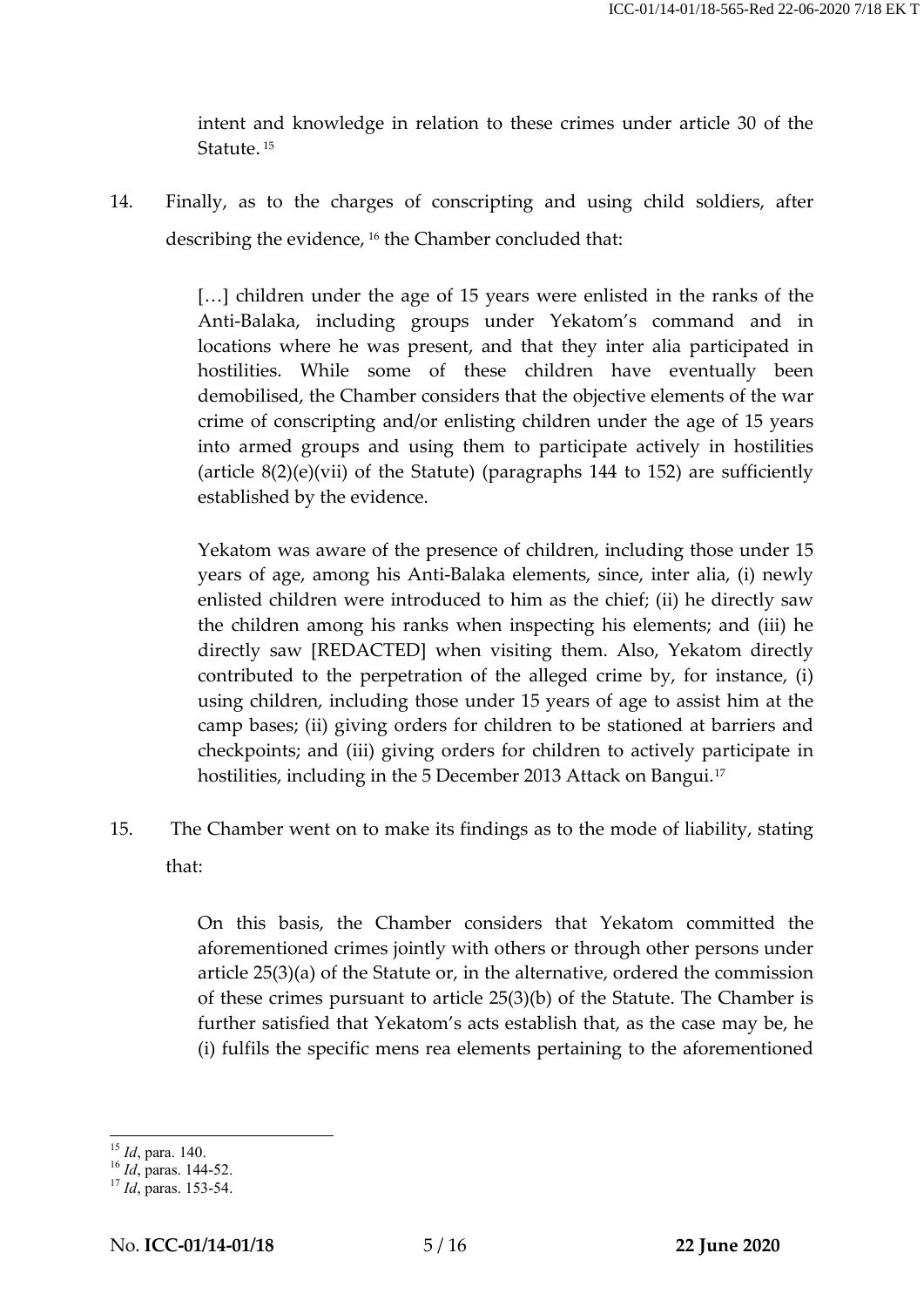crimes; and (ii) had intent and knowledge in relation to these crimes under article 30 of the Statute.[18](#page-7-0)

### **RELEVANT PROVISIONS**

#### **Article 25(3)(a)—Individual criminal responsibility**

3. In accordance with this Statute, a person shall be criminally responsible and liable for punishment for a crime within the jurisdiction of the Court if that person:

(a) Commits such a crime, whether as an individual, jointly with another or through another person, regardless of whether that other person is criminally responsible;

#### **Article 67—Rights of the accused**

In the determination of any charge, the accused shall be entitled to a public hearing, having regard to the provisions of this Statute, to a fair hearing conducted impartially, and to the following minimum guarantees, in full equality:

- (a) To be informed promptly and in detail of the nature, cause and content of the charge, in a language which the accused fully understands and speaks;
- (b) To have adequate time and facilities for the preparation of the defence and to communicate freely with counsel of the accused's choosing in confidence;

#### **Rule 134—Motions relating to the trial proceedings**

1. Prior to the commencement of the trial, the Trial Chamber on its own motion, or at the request of the Prosecutor or the defence, may rule on any issue concerning the conduct of the proceedings. Any request from the Prosecutor or the defence shall be in writing and, unless the request is for an ex parte procedure, served on the other party. For all requests other than those submitted for an ex parte procedure, the other party shall have the opportunity to file a response.

<span id="page-7-0"></span> <sup>18</sup> *Id*, para. 155.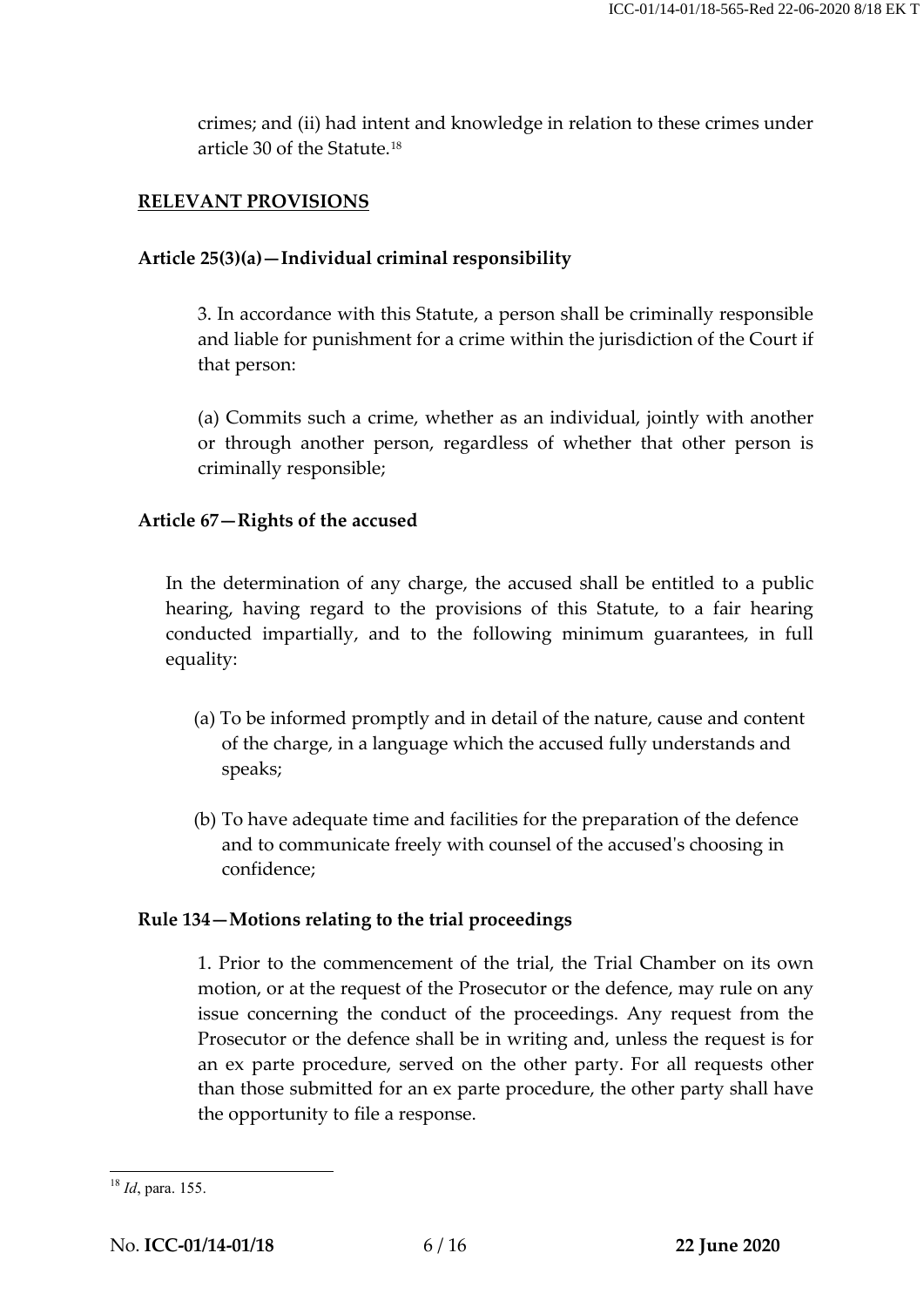2.At the commencement of the trial, the Trial Chamber shall ask the Prosecutor and the defence whether they have any objections or observations concerning the conduct of the proceedings which have arisen since the confirmation hearings. Such objections or observations may not be raised or made again on a subsequent occasion in the trial proceedings, without leave of the Trial Chamber in this proceeding.

3. After the commencement of the trial, the Trial Chamber, on its own motion, or at the request of the Prosecutor or the defence, may rule on issues that arise during the course of the trial.

#### **ARGUMENT**

- A. The Accused is Entitled to Notice of the Material Facts Underpinning the Constituent Elements of Co-Perpetration
- 16. Article 67(1)(a) of the Statute provides the accused with the right to be informed in detail of the nature, cause and content of the charge. Article  $67(1)(b)$  guarantees the right to have adequate time and facilities for the preparation of his defence. The Appeals Chamber has noted that there is a strong link between the right to be informed in detail of the nature, cause and content of the charges and the right to prepare one's defence.[19](#page-8-0)
- 17. According to the drafters, "the Statute goes further than the ICCPR and the other human rights models by requiring that this information also include the 'content' of the charge". [20](#page-8-1) It was the "desire of the Rome Conference that the Prosecutor ensure that the accused is not taken by surprise during the proceedings, and that he or she benefits from a level of information going well beyond the thresholds set by domestic justice systems and endorsed by international human rights tribunals as being acceptable".<sup>[21](#page-8-2)</sup>

<span id="page-8-0"></span><sup>&</sup>lt;sup>19</sup> Prosecutor v. Ongwen, Judgment on the Appeal of Mr. Dominic Ongwen against Trial Chamber IX's ["Decision on Defence Motions alleging Defects in the Confirmation Decision,](https://www.icc-cpi.int/CourtRecords/CR2019_03885.PDF) 17 July 2019, ICC-02/04-01/15-

<span id="page-8-2"></span><span id="page-8-1"></span><sup>1562,</sup> para. 69 *("Ongwen Appeal Decision")*.<br><sup>20</sup> See William A. Schabas & Yvonne McDermott, 'Article 67 – [Rights of the accused'](https://www.researchgate.net/publication/303960247_Article_67_Rights_of_the_Accused), in Otto Triffterer & Kai Ambos (eds), *The Rome Statute of the International Criminal Court: A Commentary* (3<sup>rd</sup> edn, Beck Hart Nomos 2016), p. 1660.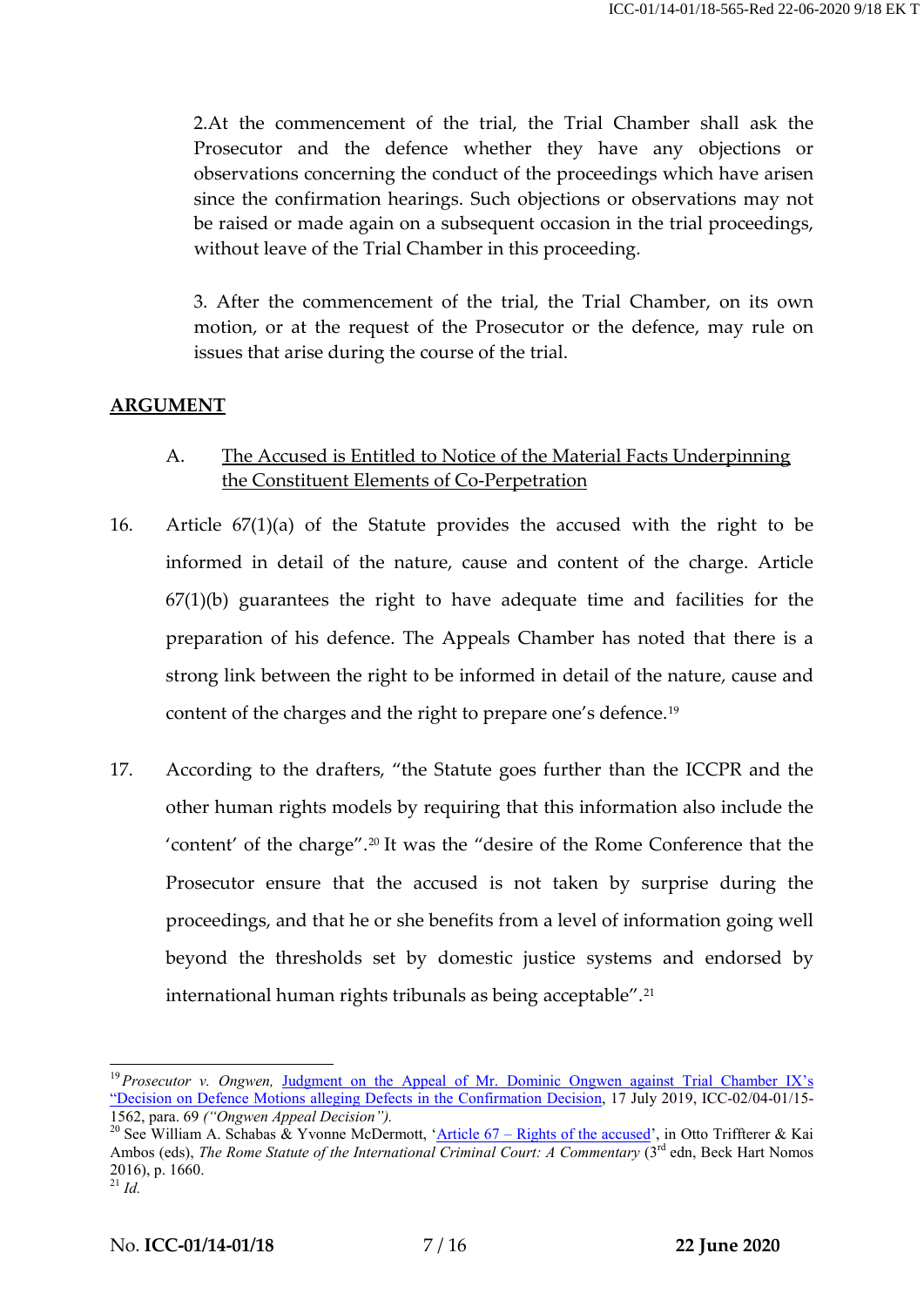18. The Appeals Chamber in the *Lubanga* case held that:

In order to be able to prepare an effective defence, where an accused is not alleged to have directly carried out the incriminated conduct and is charged for crimes committed on the basis of a common plan, **the accused must be provided with detailed information regarding**: (i) his or her alleged conduct that gives rise to criminal responsibility, including **the contours of the common plan and its implementation as well as the accused's contribution (ii) the related mental element; and (iii) the identities of any alleged co-perpetrators**. With respect to the underlying criminal acts and the victims thereof, the Appeals Chamber considers that the Prosecutor must provide details as to the date and location of the underlying acts and identify the alleged victims to the greatest degree of specificity possible in the circumstances. In the view of the Appeals Chamber, the underlying criminal acts form an integral part of the charges against the accused, and sufficiently detailed information must be provided in order for the accused person to effectively defend him or herself against them.<sup>[22](#page-9-0)</sup>

- 19. In the *Bemba* case, the Appeals Chamber found it "axiomatic that an accused person be informed promptly and in detail of the nature, cause and content of a charge" before the start of the trial.<sup>[23](#page-9-1)</sup>
- 20. In that case, where one of the constituent elements of command responsibility was the failure to take measures to prevent or punish the crimes, the accused was entitled to be provided with notice of the facts upon which it was concluded that he failed to prevent or punish. Where he was not provided notice that his liability for failure to prevent or punish could be based on his failure to redeploy his troops, his conviction was reversed.<sup>[24](#page-9-2)</sup>
	- B. The Confirmation Decision Fails to Provide Notice of the Constituent Objective Elements of Co-Perpetration

<span id="page-9-0"></span><sup>&</sup>lt;sup>22</sup> *Prosecutor v. Lubanga*, *[Public redacted Judgement on the appeal of Mr Lubanga Dyilo against his conviction](https://www.icc-cpi.int/CourtRecords/CR2014_09844.PDF)*, 1 December 2014, ICC-01/04-01/06-3121-Red, para. 123 (emphasis added) ("Lubanga Appeals Judgment").

<span id="page-9-1"></span><sup>&</sup>lt;sup>23</sup> Prosecutor v. Bemba, [Judgment on the Appeal of Mr. Jean-Pierre Bemba Gombo](https://www.icc-cpi.int/CourtRecords/CR2018_02984.PDF) against Trial Chamber III's ["Judgment pursuant to Article 74 of the Statute,](https://www.icc-cpi.int/CourtRecords/CR2018_02984.PDF) 8 June 2018, ICC-01/05-01/08-3636-Red, para. 186 ("*Bemba AJ*"). <sup>24</sup> *Id,* paras. 186-88.

<span id="page-9-2"></span>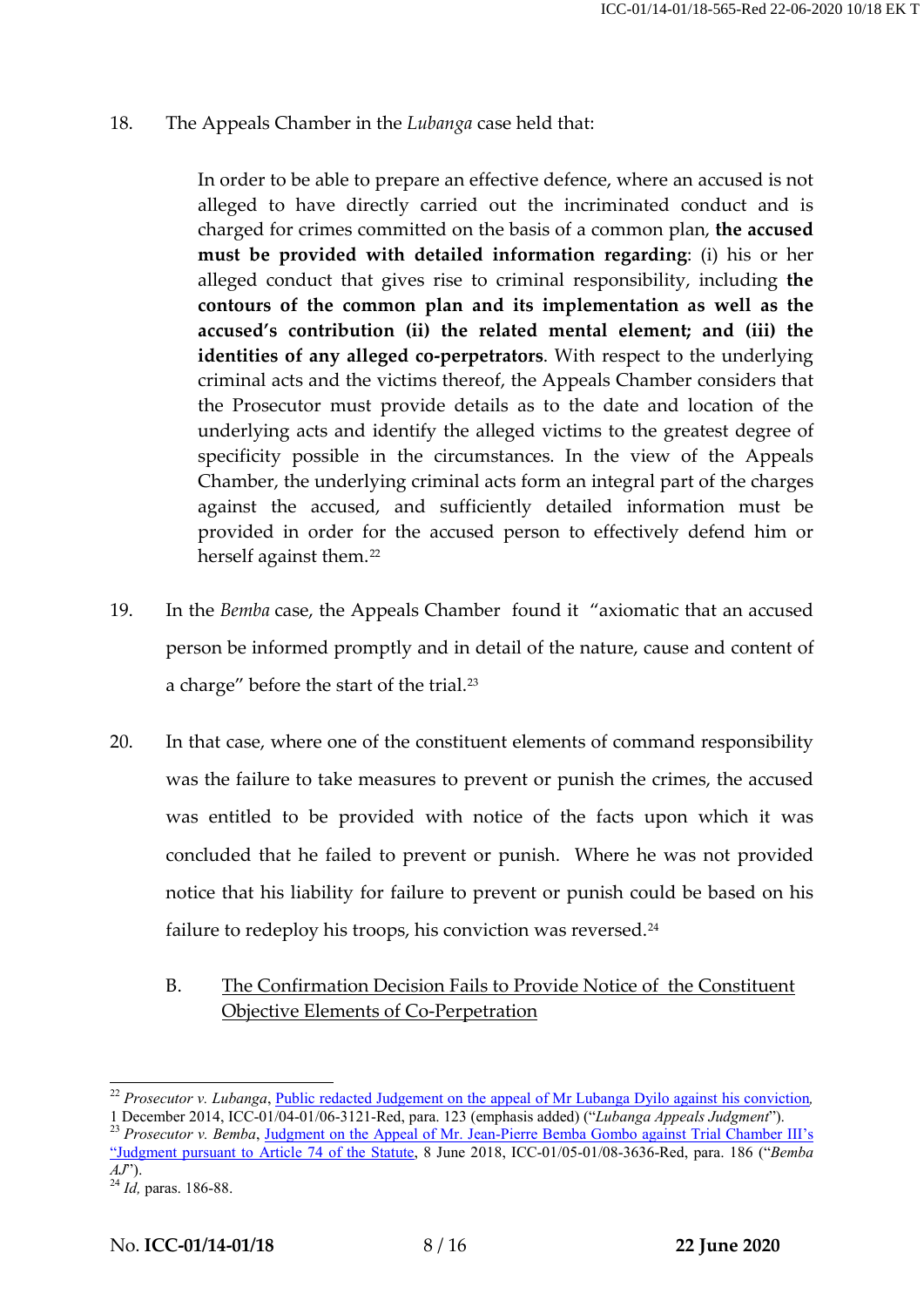- 21. Article 25(3)(a) includes three distinct forms of perpetration: direct or immediate perpetration ('as an individual'), co-perpetration ('jointly with another') and perpetration by means ('through another person'). <sup>[25](#page-10-0)</sup> What distinguishes co-perpetration from the other forms in Article 25(3)(a) is that it is carried out through an agreement or common plan with other persons.
- 22. The constituent objective elements of co-perpetration were set out in some detail in the *Bemba et al.* trial judgment.<sup>[26](#page-10-1)</sup> The objective elements are that: (i) there was a common plan between at least two persons, and (ii) the contribution of the co-perpetrators was essential.<sup>[27](#page-10-2)</sup> The common plan must involve a "critical element of criminality" and it must be "virtually certain" that "implementation of the common plan will lead to the commission of the charged offences."[28](#page-10-3)
- 23. The *Bemba et al* Trial Chamber also explained that the "essential contribution" requirement involves "a normative assessment of the role and activities of the accused person in the specific circumstances of the case, taking into account the division of tasks" and a determination that the accused exercised control over the offence(s) by virtue of his or her essential contribution.<sup>[29](#page-10-4)</sup> Article 25(3)(a) jurisprudence has been largely consistent in its articulation of the objective elements. When faced with this mode, no Pre-Trial Chamber has confirmed it without specifying the constituent objective elements, and the facts underpinning them.
- 24. Yet, in the Confirmation Decision, the Pre-Trial Chamber disregarded this consistent line of jurisprudence. Instead, it cast doubt on the very notion of

<span id="page-10-0"></span><sup>&</sup>lt;sup>25</sup> *See* Kai Ambos, 'Article 25 – Individual criminal responsibility', in Otto Triffterer & Kai Ambos (eds), The Rome Statute of the International Criminal Court: A Commentary (3rd edn, Beck Hart Nomos 2016), p. 987.

<span id="page-10-2"></span><span id="page-10-1"></span><sup>26</sup> As first established in the *[Lubanga Appeals Judgment](https://www.icc-cpi.int/CourtRecords/CR2014_09844.PDF)*, paras,  $\frac{445}{45}$  *et seq.*<br><sup>27</sup> Prosecutor v. Bemba et al, <u>Judgment pursuant to Article 74 of the Statute</u>, 19 October 2016, ICC-01/05-01/13-<br>1989-Red, para.

<span id="page-10-4"></span>

<span id="page-10-3"></span><sup>&</sup>lt;sup>28</sup> *Id*, at para. 67. <sup>28</sup> *Id*, at para. 67. <br><sup>29</sup> *Id*, at para. 69. This formulation was later repeated in *Prosecutor v. Ntaganda*, *Judgment*, 8 July 2019, ICC-01/04-02/06-2359, paras. 773-77.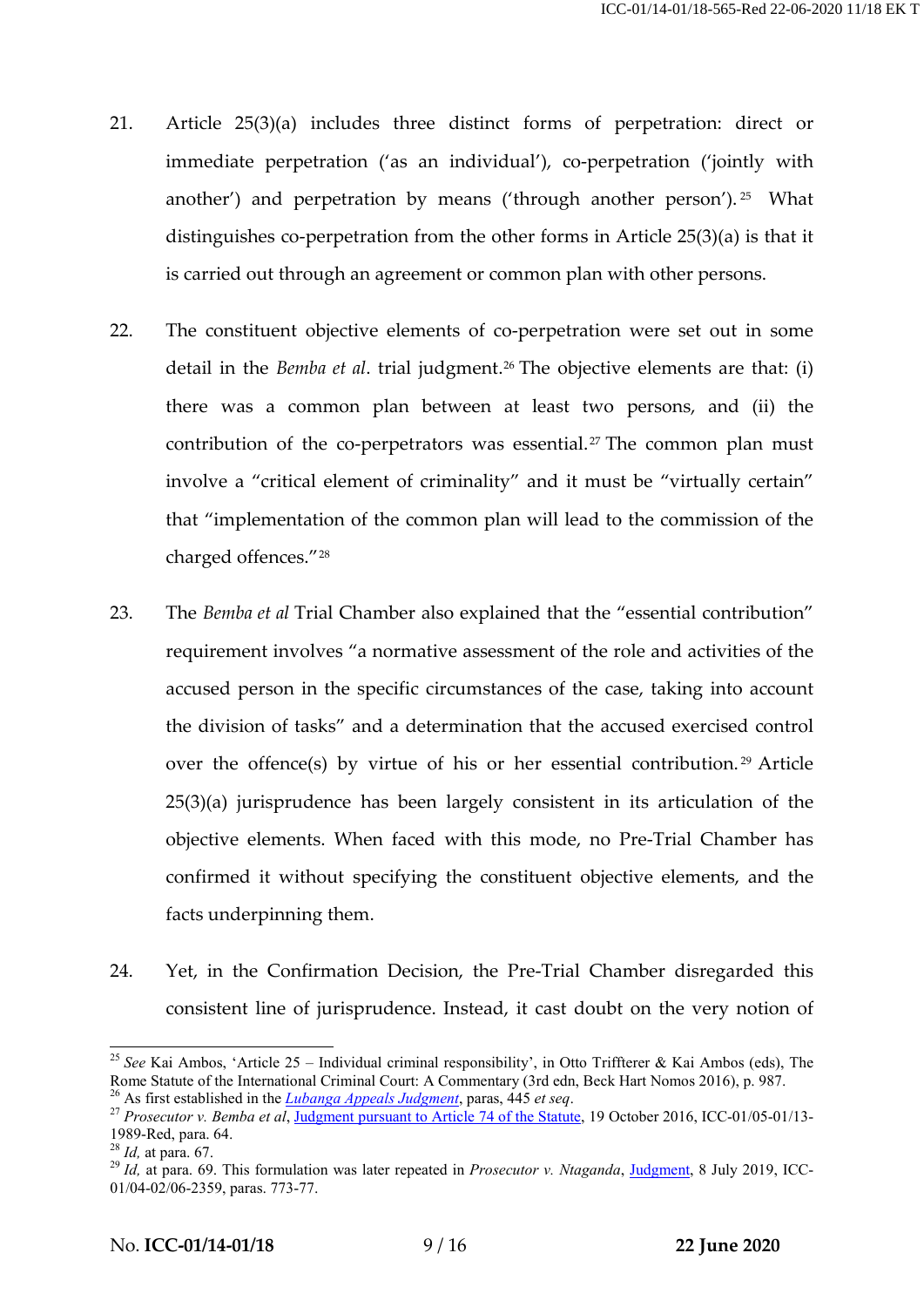common plan,<sup>[30](#page-11-0)</sup> set out to analyse individual responsibility on an incident-by-incident basis,<sup>[31](#page-11-1)</sup> and made no findings on the contours of the common plan (or any other form of agreement) for any of the incidents.

- 25. The Pre-Trial Chamber also failed to make any findings that the contribution of Mr. Yekatom to any of the incidents was essential and failed to identify the alleged co-perpetrators. In the paragraphs relating to Mr. Yekatom's criminal responsibility, $32$  not a single name other than his is mentioned.
- 26. Logically, therefore, the factual absence of any *one* of these constituent elements of article 25(3)(a) should automatically lead to its dismissal. Yet *none* of them are present in the Confirmation Decision.
- 27. While it questioned the efficacy of the common plan element, $33$  the Pre-Trial Chamber never provided its own definition of co-perpetration. Nor did it set forth the elements of co-perpetration, even though it acknowledged that the Prosecution had relied upon a variation of it.
- 28. It is not clear whether the Pre-Trial Chamber found that the elements of coperpetration even required a common plan. Its failure to make findings on the constituent elements of co-perpetration leaves the Defence unable to defend against this mode of liability when it does not know if a common plan is alleged, the alleged objective of any such common plan, the essential contributions of Mr. Yekatom, or the identity of the alleged co-perpetrators.
- 29. This Confirmation Decision stands in marked contrast to other confirmation decisions in which co-perpetration was charged. See, for example, the *Ble Goude* case:

<span id="page-11-0"></span><sup>&</sup>lt;sup>30</sup> [Confirmation Decision](https://edms.icc.int/RMWebDrawer/RecordView/2685079), para. 60. Public redacted version: <u>ICC-01/14-01/18-403-Red-Corr</u>.<br><sup>31</sup> Id, para. 57.<br><sup>32</sup> Id, at paras. 98-100; 124-26; 139-41; 154-56.<br><sup>33</sup> Confirmation Decision, para. 60. Public redacted ve

<span id="page-11-1"></span>

<span id="page-11-2"></span>

<span id="page-11-3"></span>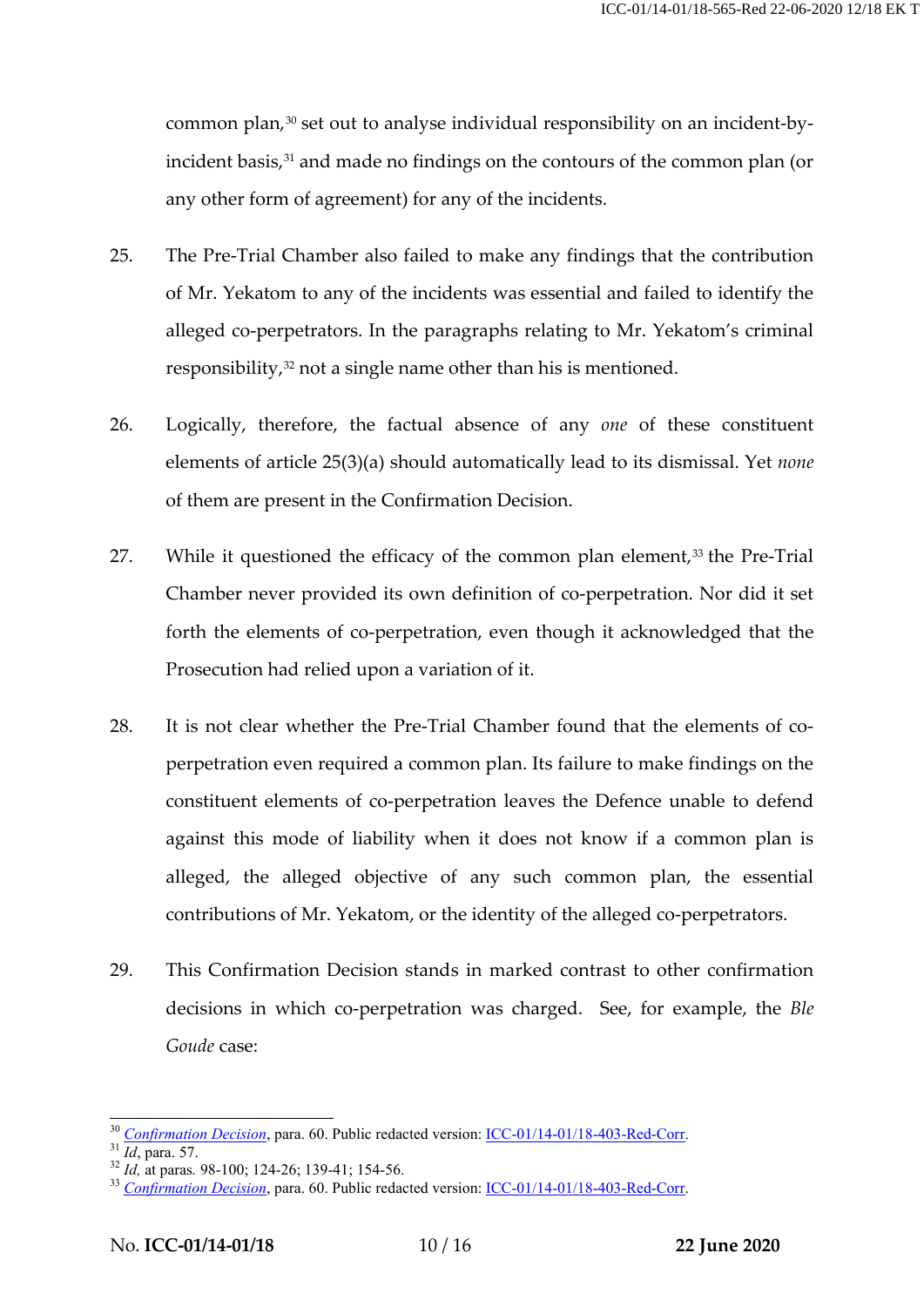"The Chamber finds that Charles Blé Goudé, together with Laurent Gbagbo, Simone Gbagbo and other members of the inner circle, agreed to keep Laurent Gbagbo in power at any cost, including through the use of force against civilians, and conceived a plan to this effect ("common  $plan'$ ).  $34$ 

- 30. While the Confirmation Decision found that there were some 3,000 elements in Mr. Yekatom's group,<sup>[35](#page-12-1)</sup> it never specified the scope of membership in the common plan or named the co-perpetrators. If the physical perpetrators are part of the common plan, and thus qualify as co-perpetrators themselves, this would be a common plan of unprecedented breadth.
- 31. As Kai Ambos has written:

Co-perpetration is characterized by a functional division of the criminal tasks between the different (at least two) co-perpetrators, who are normally interrelated by a common plan or agreement. Every coperpetrator fulfils a certain task which contributes to the commission of the crime and without which the commission would not be possible. The common plan or agreement forms the basis of a reciprocal or mutual attribution of the different contributions holding every co-perpetrator responsible for the whole crime.[36](#page-12-2)

32. For such a large group of people, who are structurally and geographically remote from each other, to share the intent to jointly implement a common plan with each of them making an essential contribution to the common plan, without which the plan would have collapsed, defies common sense. The defence is simply without notice as to the contours of the common plan and unable to defend against such an undefined mode of liability.<sup>[37](#page-12-3)</sup>

<span id="page-12-0"></span><sup>&</sup>lt;sup>34</sup> *Prosecutor v. Ble Goude,* [Decision on the Confirmation of Charges against Charles Ble Goude,](https://www.icc-cpi.int/CourtRecords/CR2015_05444.PDF) 11 December 2014, ICC-02/11-02/11-186, para. 138.

<span id="page-12-2"></span><span id="page-12-1"></span>

<sup>&</sup>lt;sup>35</sup> [Confirmation Decision](https://edms.icc.int/RMWebDrawer/RecordView/2685079), para. 65. Public redacted version: <u>ICC-01/14-01/18-403-Red-Corr</u>.<br><sup>36</sup> Kai Ambos, 'Article 25 – Individual criminal responsibility', in Otto Triffterer & Kai Ambos (eds), The Rome<br>Statute of t

<span id="page-12-3"></span>Statute of the International Criminal Court: A Commentary (3rd edge), p. 98. 37 In *Bemba*, the Appeals Chamber found that although the deployment of troops to the CAR from the DRC was mentioned in the confirmation decision in the context of establishing the accused's effective control, this did not provide adequate notice in the context of the necessary and reasonable measures taken [\(Bemba AJ,](https://www.icc-cpi.int/CourtRecords/CR2018_02984.PDF) para. 187). Likewise, the Chamber's findings in the Confirmation Decision in our case as to the chapeaux elements of crimes against humanity and war crimes cannot be used to provide adequate notice of the contours of the common plan.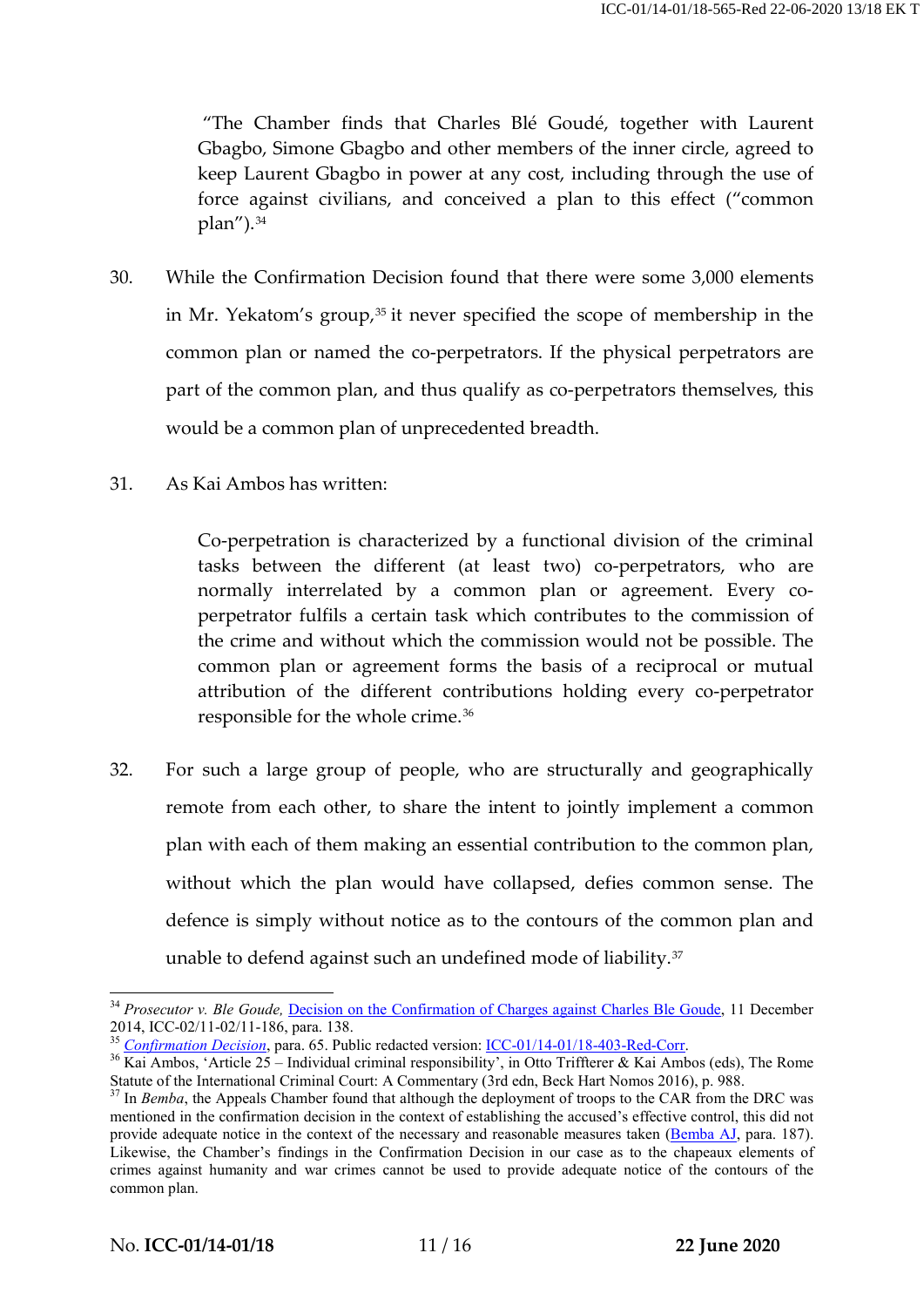- 33. The failure to identify the co-perpetrators also makes understanding the charges impossible. The concept of co-perpetration based on joint control over the crime is rooted in the principle of the division of essential tasks for the purpose of committing a crime between two or more persons acting in a concerted manner. Hence, although none of the participants has overall control over the offence because they all depend on one another for its commission, they all share control because each of them could frustrate the commission of the crime by not carrying out his or her task.[38](#page-13-0) It is essential to know who these people are.
- 34. In any event, the "incident-by-incident approach" adopted by the Pre-Trial Chamber would, by its applied logic, have necessitated that a common plan/agreement, essential contribution and the identity of the co-perpetrators be stated (and therefore confirmed) for *each* incident. Yet, *none* of these facts are contained in the Confirmation Decision for *any incident*.
- 35. The four generic contributions listed at the end of the Confirmation Decision<sup>[39](#page-13-1)</sup> cannot be considered sufficient notice of essential contributions in the context of the concerted "incident-by-incident" approach of the Chamber. Moreover, when offered two overarching common plans in the Document Containing the Charges ("DCC"), the Pre-Trial Chamber chose to exclude them both from the Confirmation Decision. They cannot now form part of the trial. In other words: the common plans were *not confirmed*.
- 36. The Confirmation Decision has already come in for academic criticism for its failure to provide sufficient details concerning the mode of liability under Article 25(3)(a).

<span id="page-13-0"></span><sup>&</sup>lt;sup>38</sup> Prosecutor v. Lubanga, [Decision on the Confirmation](https://www.icc-cpi.int/CourtRecords/CR2007_02360.PDF) of Charges, 29 January 2007, ICC-01/04-01/06-803tEN, para. 342.<br><sup>39</sup> *[Confirmation Decision](https://edms.icc.int/RMWebDrawer/RecordView/2685079)*, p. 103. Public redacted version: <u>ICC-01/14-01/18-403-Red-Corr</u>.

<span id="page-13-1"></span>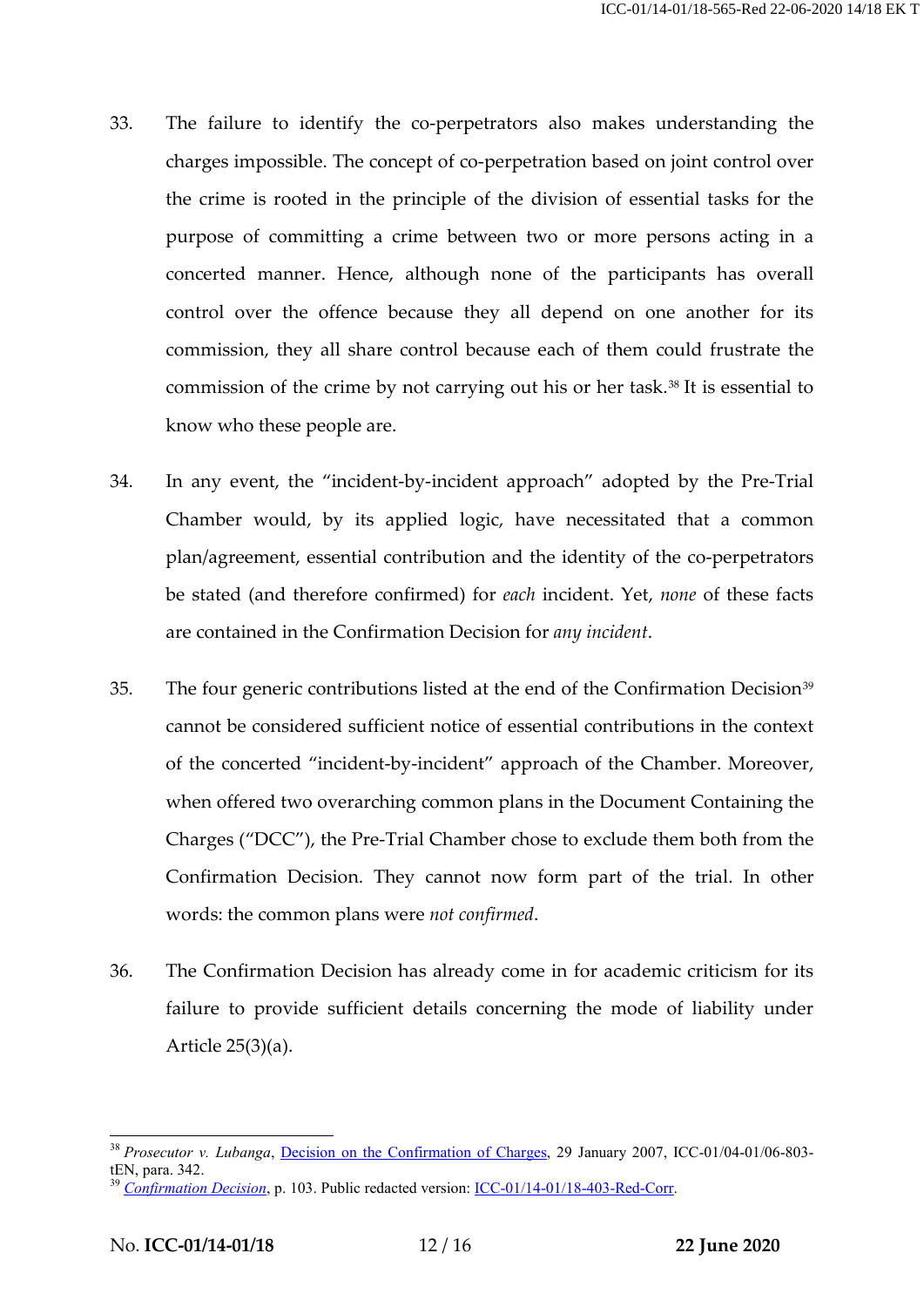37. Paul Bradfield, who teaches at the Limerick University Law School in Ireland, has written that:

> Where article 25(3)(a) is confirmed for a particular incident, it is extremely hard to discern what other form of criminal "agreement" the Chamber considers to be present, as no express findings are made in this regard.

> [W]hether it be a common plan, a criminal agreement, or some other form of meeting of the minds, the "contours" of article 25(3)(a) notice must be clearly conveyed to the accused, first through the DCC, and then confirmed in the confirmation decision. In the present case, the Prosecution had endeavoured to do so in the DCC, and in copious detail. But the confirmation decision leaves a cloud of ambiguity that the parties will now struggle to navigate through, as they proceed towards the Trial Chamber. [40](#page-14-0)

38. Marjolein Cupido and Lachezar Yaney, who teach at VU University in Amsterdam, have written that:

> {T]he Pre-Trial Chamber neglected to set out the elements of coperpetration in a structured way. However, even when a judgment does not contain a separate section that defines the theoretical framework of a mode of liability, one could normally still distil its legal elements from the judges' analysis of the accused's responsibility for the charged crimes. Unfortunately, in this case, the Pre-Trial Chamber's application of coperpetration to the facts of the case is just as cryptic and open to guesswork as its interpretation of Article 25(3)(a). There is no factual analysis per legal element of co-perpetration, no reasoning as to the type and level of cooperation between a group of identified co-perpetrators, scarce, if any, explanation on the threshold of the accused's contribution, and no analysis of what offences the alleged co-perpetrators agreed and intended to commit jointly.[41](#page-14-1)

39. This lack of notice prejudices Mr. Yekatom in understanding the case that he has to meet and in preparing his defence. For example, was the alleged displacement of Muslims from Mbaïki (Counts 24 and 25) part of a common

<span id="page-14-0"></span> <sup>40</sup> P. Bradfield, [Alternative Charges and Modes of Liability in the Latest CAR case at the ICC—Trouble Ahead?,](https://www.ejiltalk.org/alternative-charges-and-modes-of-liability-in-the-latest-car-case-at-the-icc-trouble-ahead/) EJIL Talk, 21 January 2020.

<span id="page-14-1"></span><sup>&</sup>lt;sup>41</sup> M. Cupido and L. Yaney, A, Schrodinger's Cat" Moment for Co-Perpetration Liability? The Yekatom and [Ngaissona Decision on the Confirmation of Charges](https://www.ejiltalk.org/a-schrodingers-cat-moment-for-co-perpetration-liability-the-yekatom-and-ngaissona-decision-on-the-confirmation-of-charges/)*,* EJIL Talk*,* 8 May 2020.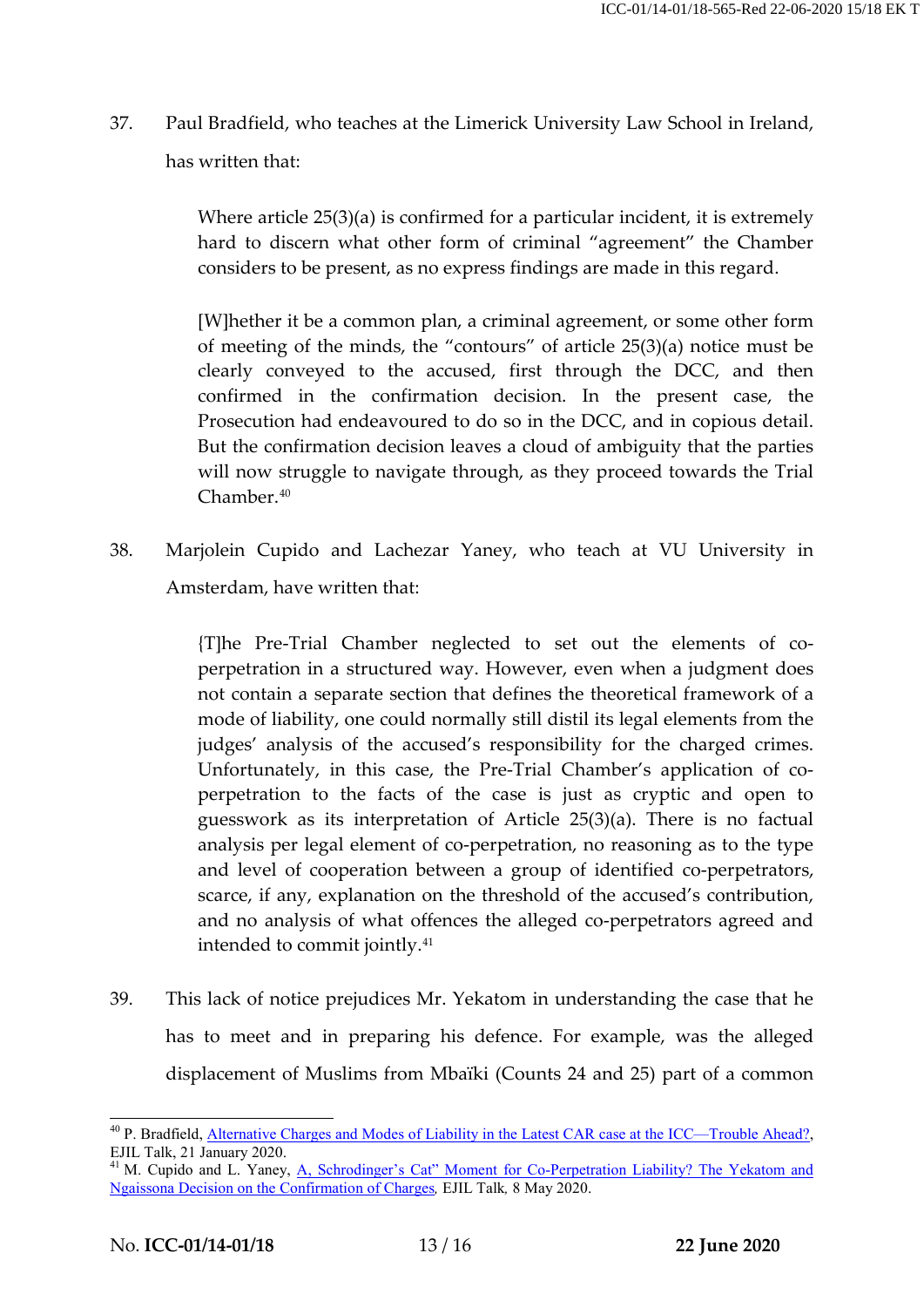plan to displace Muslims? Or was it a "virtual certainty" that followed in the ordinary course of events from a plan to attack the Muslim civilian population? And who were the alleged co-perpetrators of this crime?

- 40. As another example, was the alleged murder of Deputy Mayor Djido Saleh (Counts 26 and 27) part of a common plan to attack the Muslim civilian population? What was Mr. Yekatom's essential contributions such that he had control over this crime? And who were the alleged co-perpetrators of this crime?
- 41. Finally, was there a common plan to recruit and use child soldiers (Count 29)? What was Mr. Yekatom's essential contributions such that he had control over this crime? And who were the alleged co-perpetrators?
- 42. The table below illustrates the lack of findings on these constituent elements:

| <b>Incident</b>                 | <b>Objective Elements of Co-Perpetration</b> |                            |                                  |
|---------------------------------|----------------------------------------------|----------------------------|----------------------------------|
|                                 | Common<br>Plan/Agreement                     | <u>Co-</u><br>perpetrators | <b>Essential</b><br>Contribution |
| Yamwara                         | No finding<br>present                        | No finding<br>present      | No finding present               |
| PK9-Mbaiki<br>ax <sub>1</sub> s | No finding<br>present                        | No finding<br>present      | No finding present               |
| Child soldiers                  | No finding<br>present                        | No finding<br>present      | No finding present               |

### **Article 25(3)(a) incidents in the Confirmation Decision**

43. Similar uncertainties exist concerning the other charges as well. But the answers are not found in the Confirmation Decision.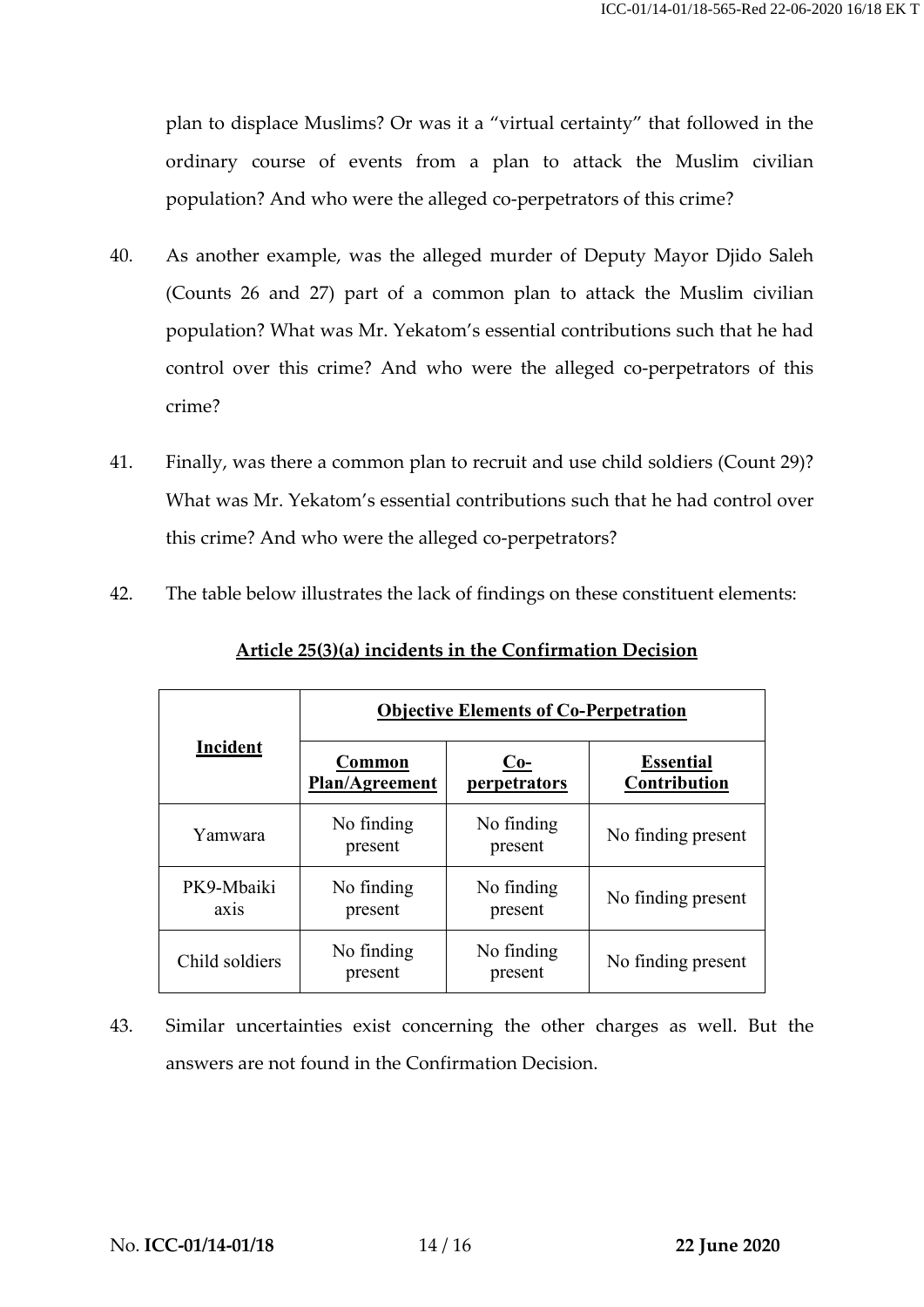## C. The Only Viable Remedy is Dismissal of the Co-Perpetration Mode of **Liability**

- 44. While the Appeals Chamber has held that notice could be provided in other ancillary documents provided prior to the trial, [42](#page-16-0) or through the application of Regulation 55, the Confirmation Decision defines the parameters of the charges and any additional notice cannot exceed the facts and circumstances described in the Confirmation Decision.<sup>[43](#page-16-1)</sup>
- 45. Therefore, under these circumstances, it is not possible for the Prosecution to cure the defective notice provided by the Confirmation Decision by repeating facts from the DCC that would support constituent elements of coperpetration in its Pre-Trial Brief (a non-statutory document) and which were, in any event, *deliberately excluded* from the Confirmation Decision.<sup>[44](#page-16-2)</sup> Moreover, any argument that the Defence should have sought leave to appeal the Confirmation Decision does not deprive the Defence of its right to have the critical issue of defective charges resolved before the commencement of trial, pursuant to rule  $134(1)$  of the Rules.<sup>[45](#page-16-3)</sup> Article  $67(1)$  notice is not a right that ends at the confirmation stage – it is fundamental to the trial itself.
- 46. The seminal *Lubanga* Appeals Judgement affirmed the constituent elements of co-perpetration liability, and what legal *and* factual notice must be provided to the accused. The *Bemba* Appeals Judgement further re-affirmed the importance of factual notice of the constituent elements of the charged mode of liability. The Pre-Trial Chamber, without justification or any alternative, disregarded and failed to apply the law in both respects. Consequently, it

<span id="page-16-1"></span>

<span id="page-16-0"></span><sup>42</sup> *Lubanga Appeals Judgment*, para. 124.<br><sup>43</sup> *Prosecutor v. Lubanga*, Judgment on the Appeals of Mr. Lubanga Dyilo and the Prosecution Against the [Decision of Trial Chamber I of 14 July 2009 entitled "Decision Giving Notice to the Parties and Participants that](https://www.icc-cpi.int/CourtRecords/CR2009_08961.PDF)  [the Legal Characterisation of the Facts May be Subject to Change in accordance with Regulation 55\(2\) of the](https://www.icc-cpi.int/CourtRecords/CR2009_08961.PDF) 

<span id="page-16-2"></span>[Regulations of the Court,](https://www.icc-cpi.int/CourtRecords/CR2009_08961.PDF) 8 December 2009, ICC-01/04-01/06-2205, para. 91. <sup>44</sup> That is why this motion has been filed separately from, and seeks a different remedy than, the *[Motion for](https://www.icc-cpi.int/CourtRecords/CR2020_02446.PDF)  [Additional Details](https://www.icc-cpi.int/CourtRecords/CR2020_02446.PDF)* (ICC-01/14-01/18-554-Red), where the identity of victims for charged incidents can be provided without exceeding the facts and circumstances of the Confirmation Decision.

<span id="page-16-3"></span><sup>45</sup> *Ongwen [Appeal Decision](https://www.icc-cpi.int/CourtRecords/CR2019_03885.PDF)*, para. 142.